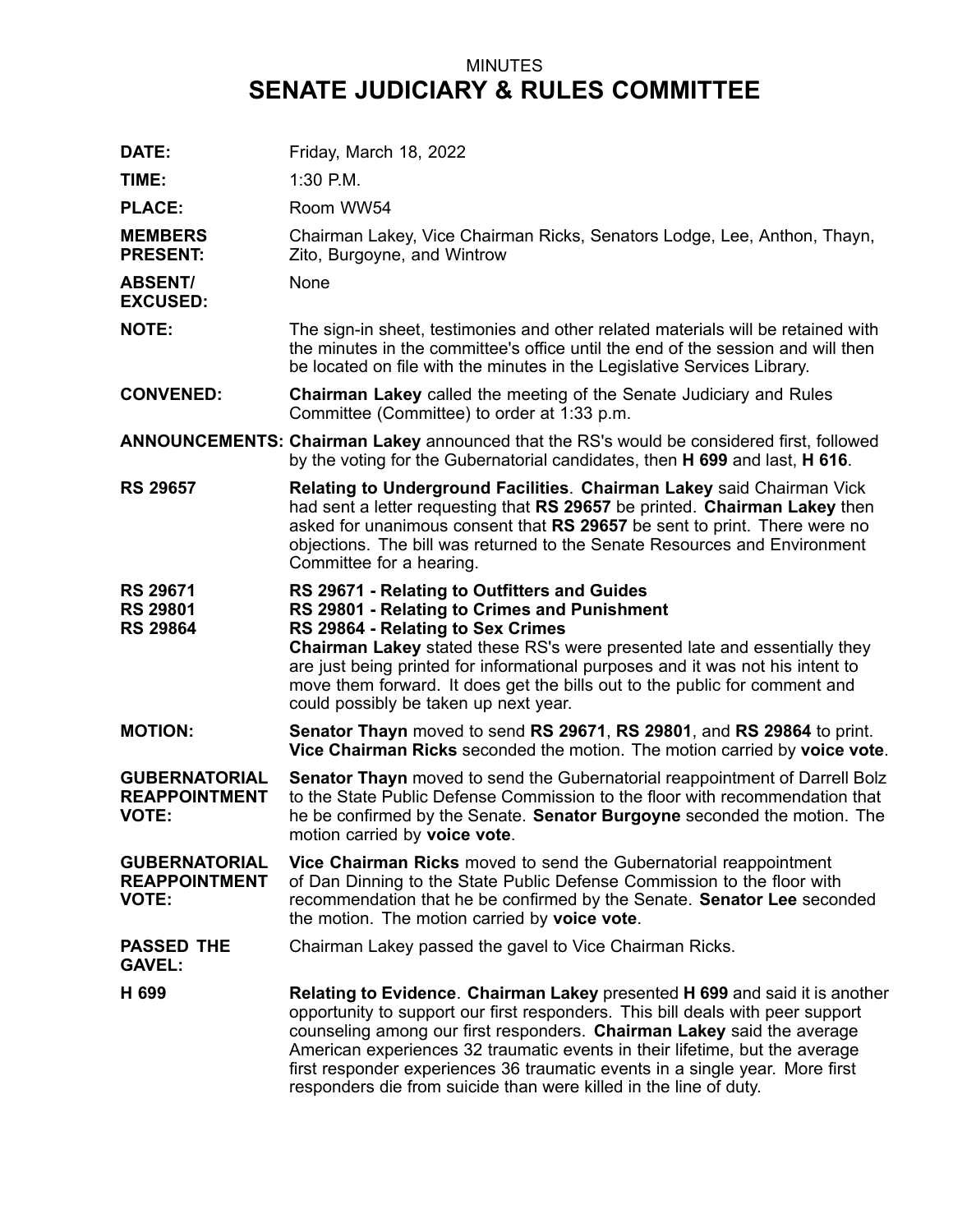Eighty-two percent of first responders who used peer support services found it to be favorable, yet only 18 percent had used peer support services. **Chairman Lakey** stated that when they were asked the reason why they were not utilizing that service more, the response was the lack of the ability to communicate confidentially with the peer support counselor. **H 699** would allow first responders the ability to speak to <sup>a</sup> peer support specialist in <sup>a</sup> private and confidential setting. The exceptions include: <sup>a</sup> threat of suicide, <sup>a</sup> threat to commit <sup>a</sup> criminal act if it is required by law to be disclosed, or an admission of criminal conduct.

- **TESTIMONY: Rich Brown**, <sup>a</sup> professional firefighter, peer team member, and <sup>a</sup> licensed professional counselor, testified in support of **H 699**. He said the ethical foundation of any peer team was trust, confidentiality and safety. This legislation backed up ethics of trust and confidentiality with legal protection for peer support specialists and helped to break down the stigma of getting help from peers or professional counselors.
- **DISCUSSION: Chairman Lakey** inquired as to how <sup>a</sup> person was designated as <sup>a</sup> peer counselor. **Mr. Brown** said peer team members are chosen and then trained by each department. It may be based on previous education, professional seminars, or an appropriate degree. **Senator Wintrow** asked if the counselors provided support for the peer specialists. **Mr. Brown** responded in the affirmative and said his experience with the Boise Fire Department was to gather with their team and often train with the core team.

**CeCe Andrews**, former mental health counselor, asked what the main difference was between <sup>a</sup> peer counselor and <sup>a</sup> regular counselor and were they paid. **Chairman Lakey** said his understanding was that they were simply peers and did not receive any extra compensation.

**Vice Chairman Ricks** asked if there was sharing between departments. **Mr. Brown** said that Boise Fire had trained with other jurisdictions throughout the area. Some firefighters had traveled the country to take other training and he personally trained in Montana.

- **MOTION: Senator Burgoyne** moved to send **H 699** to the floor with <sup>a</sup> **do pass** recommendation. **Senator Lee** seconded the motion. The motion carried by **voice vote**.
- **PASSED THE GAVEL:** Vice Chairman Ricks passed the gavel to Chairman Lakey.

**H 616 Relating to Corporate Filings**. **Representative Caroline Troy** presented the legislation, saying it was <sup>a</sup> simple bill dealing with charity. Without any compelling reason, private charities have been forced to report confidential financial information. **Representative Troy** said this bill protected private foundations and charitable trusts by clarifying that the only business reports they needed to file were those required under the state's nonprofit act and consumer protection laws.

**Kate Haas**, representing The Philanthropy Roundtable, said they had been working on this legislation and suggested removing some of the language in the bill and replacing it with an amendment. The amendment language specified that if there was <sup>a</sup> specific enforcement action against an organization or an investigation for fraud, then it had <sup>a</sup> catchall provision for the Attorney General.

**MOTION: Senator Anthon** moved to send **H 616** to the floor with <sup>a</sup> **do pass** recommendation. **Senator Thayn** seconded the motion. The motion carried by **voice vote**.